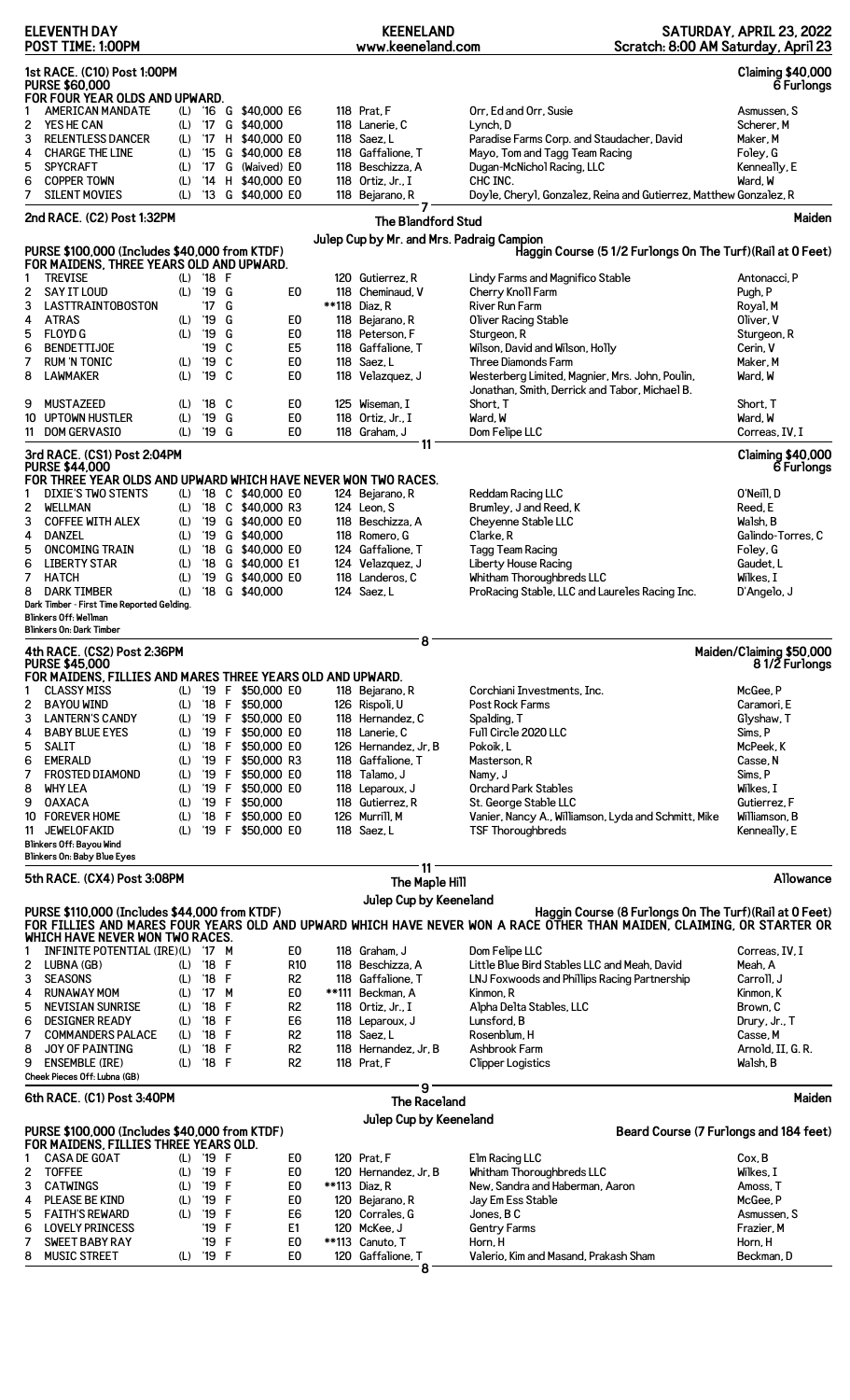| POST TIME: 1:00PM                                                                                                                                                                                                                                                                                                                                                                                                                                     | www.keeneland.com                                                                                                                                                                                                                                                                                                                          | Scratch: 8:00 AM Saturday, April 23                                                                                                                                                                                                                                                                                                                                                                                                                                                                                                                                       |                                                                                                                                               |  |  |  |  |
|-------------------------------------------------------------------------------------------------------------------------------------------------------------------------------------------------------------------------------------------------------------------------------------------------------------------------------------------------------------------------------------------------------------------------------------------------------|--------------------------------------------------------------------------------------------------------------------------------------------------------------------------------------------------------------------------------------------------------------------------------------------------------------------------------------------|---------------------------------------------------------------------------------------------------------------------------------------------------------------------------------------------------------------------------------------------------------------------------------------------------------------------------------------------------------------------------------------------------------------------------------------------------------------------------------------------------------------------------------------------------------------------------|-----------------------------------------------------------------------------------------------------------------------------------------------|--|--|--|--|
| 7th RACE. (C7) Post 4:12PM                                                                                                                                                                                                                                                                                                                                                                                                                            |                                                                                                                                                                                                                                                                                                                                            | The Hunter Valley                                                                                                                                                                                                                                                                                                                                                                                                                                                                                                                                                         | Allowance                                                                                                                                     |  |  |  |  |
| Julep Cup by Hunter Valley Farm<br>PURSE \$130,000 (Includes \$52,000 from KTDF)<br>Haggin Course (8 1/2 Furlongs On The Turf) (Rail at 0 Feet)<br>FOR FILLIES AND MARES FOUR YEARS OLD AND UPWARD WHICH HAVE NEVER WON \$10,000 THREE TIMES OTHER THAN MAIDEN, CLAIMING,<br>STARTER, RESTRICTED, OR STATE BRED OR WHICH HAVE NEVER WON FOUR RACES.<br>(L) '17 M<br>118 Gaffalione, T<br>Bradley Thoroughbreds, Cambron, Tim, Cambron, Anna, Walsh, B |                                                                                                                                                                                                                                                                                                                                            |                                                                                                                                                                                                                                                                                                                                                                                                                                                                                                                                                                           |                                                                                                                                               |  |  |  |  |
| 1a I HEAR YOU<br><b>ZAMZAM</b><br>2<br>(L)<br>'16<br>M<br>3<br>$^{\prime}18$<br>F<br><b>SWEET ENOUGH (GB)</b><br>$^{\prime}16$<br>М<br>4<br><b>WHIMSICAL MUSE</b><br>(L)<br>5<br><b>GAM'S MISSION</b><br>$^{\prime}18$<br>F<br>(L)<br>'17 M<br>6<br><b>TAKE CHARGE RO</b><br>(L)<br>7<br><b>FLIPPANT</b><br>$^{\prime}18$<br>F<br>(L)<br>M<br>8<br><b>MARKET RUMOR</b><br>$^{\prime}$ 17<br>(L)<br>$'18$ F<br>9a KEEPER OF TIME (IRE)<br>(L)          | E0<br>E <sub>0</sub><br>118 Gilligan, J<br>118 Ortiz, Jr., I<br>E9<br>118 Lanerie, C<br>E <sub>0</sub><br>118 Beschizza, A<br>E <sub>1</sub><br>118 Saez, L<br>118 Bejarano, R<br>E <sub>0</sub><br>118 Landeros, C<br>E0<br>118 Gaffalione, T                                                                                             | Carruth, Brady and Carruth, Zane<br>Robbins, S<br>Lordship Stud<br>USA Thoroughbreds and Cavallino Racing LLC<br>Lazy F Ranch<br>Raroma Stable<br>Humphrey, Jr., G<br>Bloch, Randall L. and Six Column Stables, LLC, et al<br>Bradley Thoroughbreds, Cambron, Anna, Cambron, Tim, Walsh, B                                                                                                                                                                                                                                                                                | Sims, P<br>Attfield, R<br>Breen, K<br>DeVaux, C<br>Lynch, B<br>Oliver, V<br>Wilkes, I                                                         |  |  |  |  |
| 10 SARANYA<br>'18<br>F<br>(L)<br>'17 M<br>11 NICENO<br>(L)<br>--Also Eligibles--                                                                                                                                                                                                                                                                                                                                                                      | E <sub>0</sub><br>118 Prat, F<br>E <sub>0</sub><br>118 Rispoli, U                                                                                                                                                                                                                                                                          | and Finder, Gary<br>Peachtree Stable<br>Detampel, M                                                                                                                                                                                                                                                                                                                                                                                                                                                                                                                       | Cox, B<br>Vaughan, E                                                                                                                          |  |  |  |  |
| 12 MTO-MISTY VEIL<br>$'18$ F<br>(L)                                                                                                                                                                                                                                                                                                                                                                                                                   | E <sub>0</sub><br>118 Graham, J                                                                                                                                                                                                                                                                                                            | Moss. M<br>a -- Bradley Thoroughbreds, Cambron, Tim, Cambron, Anna, Carruth, Brady and Carruth, Zane; Bradley Thoroughbreds, Cambron, Anna, Cambron, Tim, and Finder, Gary                                                                                                                                                                                                                                                                                                                                                                                                | Amoss. T                                                                                                                                      |  |  |  |  |
| 11-1AE<br>8th RACE. (C8) Post 4:44PM<br><b>Stakes</b><br>The 91st Running of<br>The Ben Ali (Grade III)                                                                                                                                                                                                                                                                                                                                               |                                                                                                                                                                                                                                                                                                                                            |                                                                                                                                                                                                                                                                                                                                                                                                                                                                                                                                                                           |                                                                                                                                               |  |  |  |  |
|                                                                                                                                                                                                                                                                                                                                                                                                                                                       |                                                                                                                                                                                                                                                                                                                                            | \$300,000                                                                                                                                                                                                                                                                                                                                                                                                                                                                                                                                                                 |                                                                                                                                               |  |  |  |  |
| PURSE \$300,000 (Includes \$50,000 from KTDF)<br>FOR FOUR YEAR OLDS AND UPWARD.<br><b>COWBOY DIPLOMACY</b><br>'16 G<br>1<br><b>MIGHTY HEART</b><br>'17 H<br>2<br>3<br>$^{\prime}18$<br>C<br><b>PROXY</b><br>C<br>4<br>DYNAMIC ONE<br>$^{\prime}18$<br>C<br>5<br>'18<br>WARRANT<br>'17 H<br><b>TARTUFO</b><br>6<br>$^{\prime}18$<br>C<br>7<br><b>SCALDING</b>                                                                                          | E <sub>0</sub><br>118 Hernandez, C<br>E1<br>120 Graham, J<br>118 Hernandez, Jr, B<br>118 Ortiz, Jr., I<br>118 Prat, F<br>E1<br>118 Bejarano, R<br>E <sub>0</sub><br>118 Castellano, J                                                                                                                                                      | Pocket Aces Racing LLC<br>Cordes, L<br>Godolphin, LLC<br>Repole Stable, Phipps Stable and St. Elias Stable<br>Twin Creeks Racing Stables, LLC<br>J&G Stables, LLC and Vaccarezza, Nicholas<br>Grandview Equine, Cheyenne Stable, LLC and LNJ<br>Foxwoods                                                                                                                                                                                                                                                                                                                  | 9 Furlongs<br>Walsh, B<br>Carroll, J<br>Stidham, M<br>Pletcher, T<br>Cox, B<br>Vaccarezza, C<br>McGaughey III, C                              |  |  |  |  |
| <b>TITLE READY</b><br>'15 H<br>8                                                                                                                                                                                                                                                                                                                                                                                                                      | 118 Velazquez, J<br>8                                                                                                                                                                                                                                                                                                                      | Fipke, C                                                                                                                                                                                                                                                                                                                                                                                                                                                                                                                                                                  | Stewart, D                                                                                                                                    |  |  |  |  |
| 9th RACE. (C9) Post 5:16PM                                                                                                                                                                                                                                                                                                                                                                                                                            |                                                                                                                                                                                                                                                                                                                                            | The 37th Running of<br>The Elkhorn (Grade II)                                                                                                                                                                                                                                                                                                                                                                                                                                                                                                                             | <b>Stakes</b>                                                                                                                                 |  |  |  |  |
| PURSE \$350,000 (Includes \$50,000 from KTDF)<br>FOR FOUR YEAR OLDS AND UPWARD.<br><b>BEMMA'S BOY</b><br>'15 G<br>1<br>$'17$ G<br>2<br><b>SOLE VOLANTE</b><br><b>TWO EMMYS</b><br>G<br>3<br>'16                                                                                                                                                                                                                                                       | E0<br>118 Rispoli, U<br>R <sub>3</sub><br>118 Leparoux, J<br>118 Graham, J                                                                                                                                                                                                                                                                 | \$350,000<br>Haggin Course (12 Furlongs On The Turf) (Rail at 0 Feet)<br>Paradise Farms Corp.<br>Reeves Thoroughbred Racing and Biancone, Andie<br>Wolfe Racing LLC and Robertson, H                                                                                                                                                                                                                                                                                                                                                                                      | Maker, M<br>Biancone, P<br>Robertson, M                                                                                                       |  |  |  |  |
| PHANTOM CURRENCY<br>G<br>4<br>'16<br>5<br>G<br><b>CHANNEL MAKER</b><br>'14<br><b>TIBERIUS MERCURIUS</b><br>'16 H<br>6<br>G<br>$^{\prime}15$<br>7<br><b>CULLUM ROAD</b><br><b>BAMA BREEZE</b><br>'17 G<br>8<br>9<br><b>ANOTHER MYSTERY</b><br>'16 H                                                                                                                                                                                                    | 118 Ortiz, Jr., I<br>118 Saez, L<br>E0<br>118 Gaffalione. T<br>E <sub>0</sub><br>118 Rocco, $Jr_{\cdot}$ , J<br>E0<br>118 Lanerie, C<br>118 Prat. F                                                                                                                                                                                        | Hill. S and J<br>Wachtel Stable, Barber, Gary, R. A. Hill Stable and<br>Reeves Thoroughbred Racing<br>Three Diamonds Farm<br>K. C. Garrett Farm<br>Ashbrook Farm and BBN Racing, LLC<br><b>Team Block</b>                                                                                                                                                                                                                                                                                                                                                                 | Lynch, B<br>Mott, W<br>Maker, M<br>Danner, D<br>Arnold, II, G. R.<br>Block, C                                                                 |  |  |  |  |
| 10th RACE. (C6) Post 5:48PM                                                                                                                                                                                                                                                                                                                                                                                                                           | 9                                                                                                                                                                                                                                                                                                                                          |                                                                                                                                                                                                                                                                                                                                                                                                                                                                                                                                                                           | Allowance Optional Claiming \$80,000                                                                                                          |  |  |  |  |
| PURSE \$110,000 (Includes \$44,000 from KTDF)<br>WON TWO RACES OR CLAIMING PRICE \$80,000.                                                                                                                                                                                                                                                                                                                                                            |                                                                                                                                                                                                                                                                                                                                            | The Betz<br>Julep Cup by Betz Thoroughbreds, Inc.<br>FOR THREE YEAR OLDS WHICH HAVE NEVER WON A RACE OTHER THAN MAIDEN, CLAIMING, STARTER, OR STATE BRED OR WHICH HAVE NEVER                                                                                                                                                                                                                                                                                                                                                                                              | 7 Furlongs                                                                                                                                    |  |  |  |  |
| (L) '19 C<br>1a GREAT ESCAPE<br>$^{\prime}$ 19<br><b>CONDEMN</b><br>C<br>2<br>(L)<br>3<br><b>UNIKEE</b><br>'19<br>C<br>(L)<br><b>TOUGH TO TAME</b><br>'19<br>4<br>(L)<br>G<br>5<br><b>RED LABEL</b><br>'19<br>(L)<br><b>GIANT NOVA</b><br>'19<br>C<br>6<br>(L)<br><b>BRITAIN'S KITTEN</b><br>'19<br>G<br>7<br>(L)<br>8<br>'19<br>G<br><b>SLIM SLOW SLIDER</b><br>(L)<br>C<br>9<br><b>B SUDD</b><br>'19<br>(L)<br>10a MOMENTOUS<br>'19<br>C<br>(L)     | 118 Gaffalione, T<br>E1<br>E <sub>0</sub><br>122 Velazquez, J<br>E <sub>3</sub><br>122 Ortiz, Jr., I<br>C \$80,000 E1<br>118 Murrill, M<br>\$80,000 E0<br>118 Gilligan, J<br>E <sub>0</sub><br>118 Leon, S<br>E <sub>0</sub><br>118 Beschizza, A<br>E <sub>0</sub><br>118 Morales, E<br>E <sub>0</sub><br>118 Prat, F<br>E0<br>118 Saez, L | WinStar Farm LLC<br>Claiborne Farm and Adele B. Dilschneider<br>My Purple Haze Stables<br>Rittdiculous Gazmanian Stable (Ryan Ritt)<br>Hancock, Joe, Flanzbaum, David and Kinney, Taylor<br>Considine, Dan, Reed, Kay and Snowden, Steve<br>Bella Mia Stables, LLC<br>TK Stables LLC (Kevin and Tammie Hulse)<br>Offshoot Farm, LLC<br>WinStar Farm LLC, Bonne Chance Farm, LLC and Siena<br>Farm LLC                                                                                                                                                                     | Brisset, R<br>Drury, Jr., T<br>Pompay, T<br>Davis, C<br>Demeritte, L<br>Reed, E<br>Williamson, B<br>Hernandez, R<br>Stewart, D<br>Pletcher, T |  |  |  |  |
| (L) '19 G<br>11 LEGENDARY LORE<br>a -- WinStar Farm LLC; WinStar Farm LLC, Bonne Chance Farm, LLC and Siena Farm LLC<br>Legendary Lore - First Time Reported Gelding.<br>Blinkers Off: Legendary Lore                                                                                                                                                                                                                                                 | E0<br>118 Corrales, G                                                                                                                                                                                                                                                                                                                      | Sandin Syndicate Stable, LLC                                                                                                                                                                                                                                                                                                                                                                                                                                                                                                                                              | Morey, W                                                                                                                                      |  |  |  |  |
|                                                                                                                                                                                                                                                                                                                                                                                                                                                       | 11                                                                                                                                                                                                                                                                                                                                         | Off Races: C3 - C4 - C5 - CS3 - CX5 - CX6 - CX7 - CX8                                                                                                                                                                                                                                                                                                                                                                                                                                                                                                                     |                                                                                                                                               |  |  |  |  |
| Extra Races For Sunday, April 24, 2022                                                                                                                                                                                                                                                                                                                                                                                                                |                                                                                                                                                                                                                                                                                                                                            | ATTENTION HORSEMEN: Condition Book Correction for Wednesday April 27                                                                                                                                                                                                                                                                                                                                                                                                                                                                                                      |                                                                                                                                               |  |  |  |  |
| (Entries Close on Thursday, April 21, 2022)<br><b>EXTRA RACE NO 5</b><br><b>X5</b><br>Purse \$100,000. (Includes \$40,000 from KTDF) For Maidens, Fillies And Mares Three<br>Years Old and Upward.<br>Three Year Olds. 118 lbs.<br>(Preference To Horses That Have Not Started For Less Than \$50,000 In Last 3<br>Starts)<br><b>EXTRA RACE NO 6</b>                                                                                                  | <b>MAIDEN</b><br>01 der. 125 lbs.<br>FIVE AND ONE HALF FURLONGS (Turf)<br><b>STARTER ALLOWANCE</b>                                                                                                                                                                                                                                         | Race 1 should read Fillies and Mares 3 and UP<br>ATTENTION HORSEMEN: Please see Baley to pick up paddock passes for your<br>barn crew the morning of each Stake. Passes are not needed for regular<br>overnight races.<br>Ιf<br>would<br>like<br>to<br>request<br>seating<br><b>VOU</b><br>https://www.keeneland.com/horsemens-hospitality-quide<br>Trainers who wish to enter a horse at Keeneland are required to complete the                                                                                                                                          | please<br>visit                                                                                                                               |  |  |  |  |
| X6<br>Purse \$44,000. For Four Year Olds and Upward Which Have Started For A Claiming<br>Price Of \$10,000 Or Less In 2021 - 2022.                                                                                                                                                                                                                                                                                                                    | <b>EIGHT AND ONE HALF FURLONGS</b>                                                                                                                                                                                                                                                                                                         | following:<br>Trainer/Vet Agreement. A 2022 agreement signed by both the trainer and his/her attending veterinarian must be on file at Keeneland. Signed agreements<br>can be emailed to GMundy@keeneland.com.<br>Attending Veterinarian Exam. All horses must be examined by the trainer's<br>attending veterinarian during the three (3) days immediately preceding entry<br>to race and must be been found fit to race by the attending veterinarian. (This<br>evaluation shall include, at a minimum, watching the horse jog.) Please send to<br>Bruce.Howard@ky.gov. |                                                                                                                                               |  |  |  |  |
|                                                                                                                                                                                                                                                                                                                                                                                                                                                       |                                                                                                                                                                                                                                                                                                                                            | Horsemen-Please note that your KHRC license will grant you grandstand<br>general admission. Horsemen's Hospitality will be in touch with all primary owners of Stakes runners to share available accommodations for upgraded<br>hospitality on their race day. Contact: Stakes Accommodations (859)                                                                                                                                                                                                                                                                       |                                                                                                                                               |  |  |  |  |

**KEENELAND**

**SATURDAY, APRIL 23, 2022**

**ELEVENTH DAY**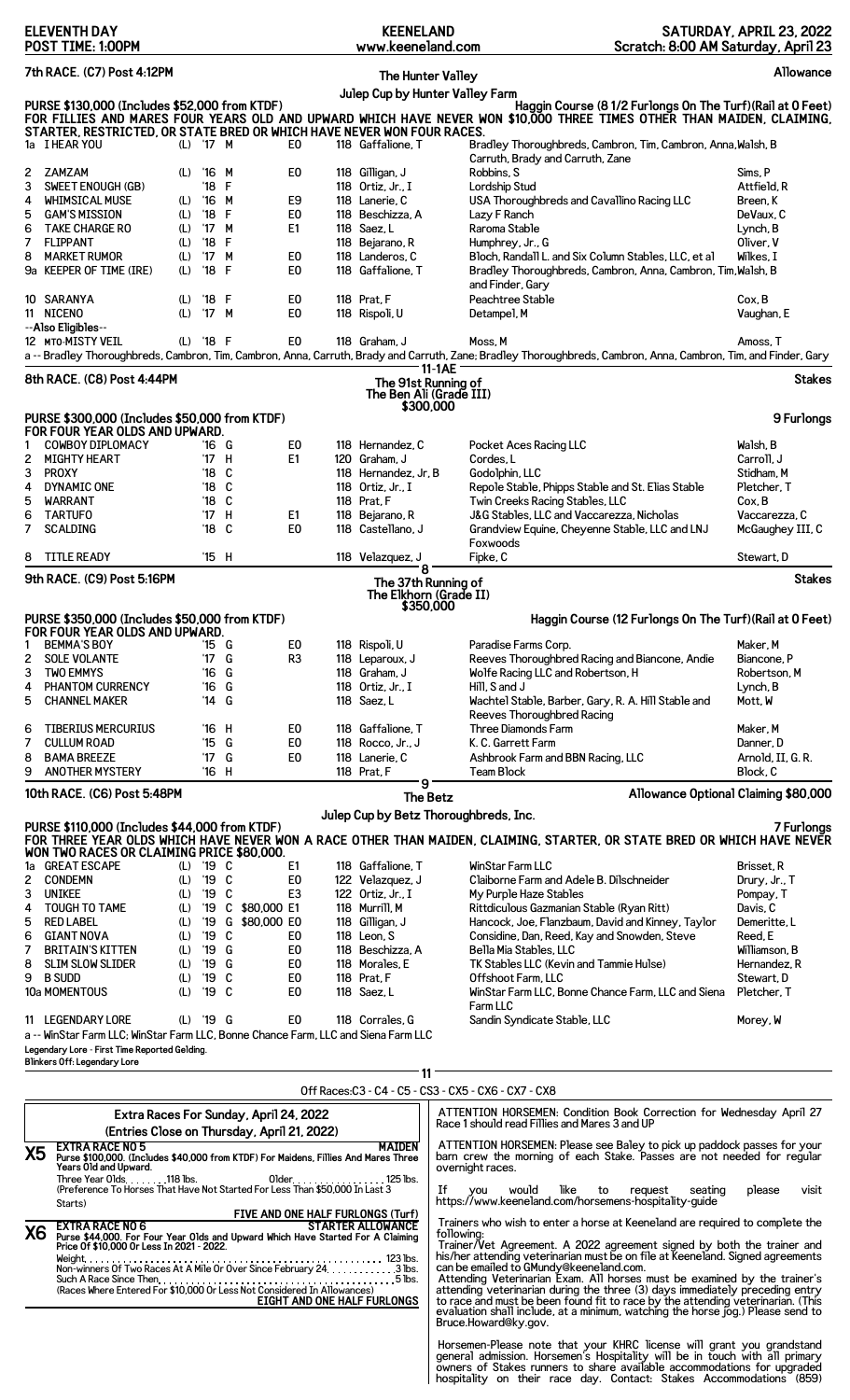**SIX AND ONE HALF FURLONGS**

Three Year Olds 118 lbs. Older 125 lbs. **CLAIMING PRICE \$50,000**

Three Year Olds 120 lbs. Older 126 lbs. Non-winners Of A Race Since March 24 2 lbs. **CLAIMING PRICE \$30,000** (Races Where Entered For \$20,000 Or Less Not Considered In Allowances) **SIX AND ONE HALF FURLONGS**

**CLAIMING FRACE NO 9**<br>Purse \$42,000. For Fillies And Mares Three Years Old and Upward Which Have Never<br>Won Three Races or Three Year Olds fillies.

The starting gate will be open Tuesday-Sunday from 6:30am-9:30am

KEENELAND RACE SHUTTLE: Sallee will provide daily shuttle service to<br>Keeneland from Churchill Downs, Trackside and The Thoroughbred Center.<br>VALID HEALTH and COGGINS CERTIFICATES MUST ACCOMPANY EACH HORSE<br>TO RIDE ON THE SHU

WORKOUTS: All trainers must provide clockers with name, distance and trainer PRIOR to workout (by pedigree if unnamed).

THE RECEIVING BARNS ARE BARNS #3 and 4

McGaughey at 859-361-6002.

Training Hours: MAIN TRACK: 5:30am-10am (two breaks, 7-7:30 and 8:30-9) reserved speed work window 10 mins after each break. TRAINING TRACK: 5:30am-11am (no breaks).

Paddock Schooling Hours: RACE DAYS: 6am-10am, 12:05pm-12:45pm, during races (limited #-MUST have permission from Paddock Judge). DARK DAYS: 6am-noon.

Lasix horses will be treated in their stalls between 4 to 4 1/2 hours prior to<br>their scheduled post time. An attendant must be present with the horse.<br>Unattended horses will not be treated. Ship-in trainers should promptly the Stall Office of their location if horses are not in the receiving barn.

ALL HORSES MUST REPORT TO BARN 21 FORTY-FIVE (45) MINUTES PRIOR TO POST TIME FOR TCO2 TESTING. KEENELAND WILL TEST A MINIMUM OF TWO (2) RACES EACH DAY WITH ALL HORSES IN THE SELECTED RACES TESTED.

STAKES SCRATCH RULE: A horse may be scratched from a stakes race for any<br>reason at any time until FOUR HOURS prior to post time for the race by<br>obtaining written approval from the stewards. Scratches due to track condition

If you wish to receive text alerts please contact the racing office.

All mail deliveries must have the recipient's name and the trainer's name.

Keeneland now provides 24 x 7 access to your statements, 1099's and available balances via our web site at www.keeneland.com. Select Racing -> Horsemen's Information -> Horsemen Accounts to view your information.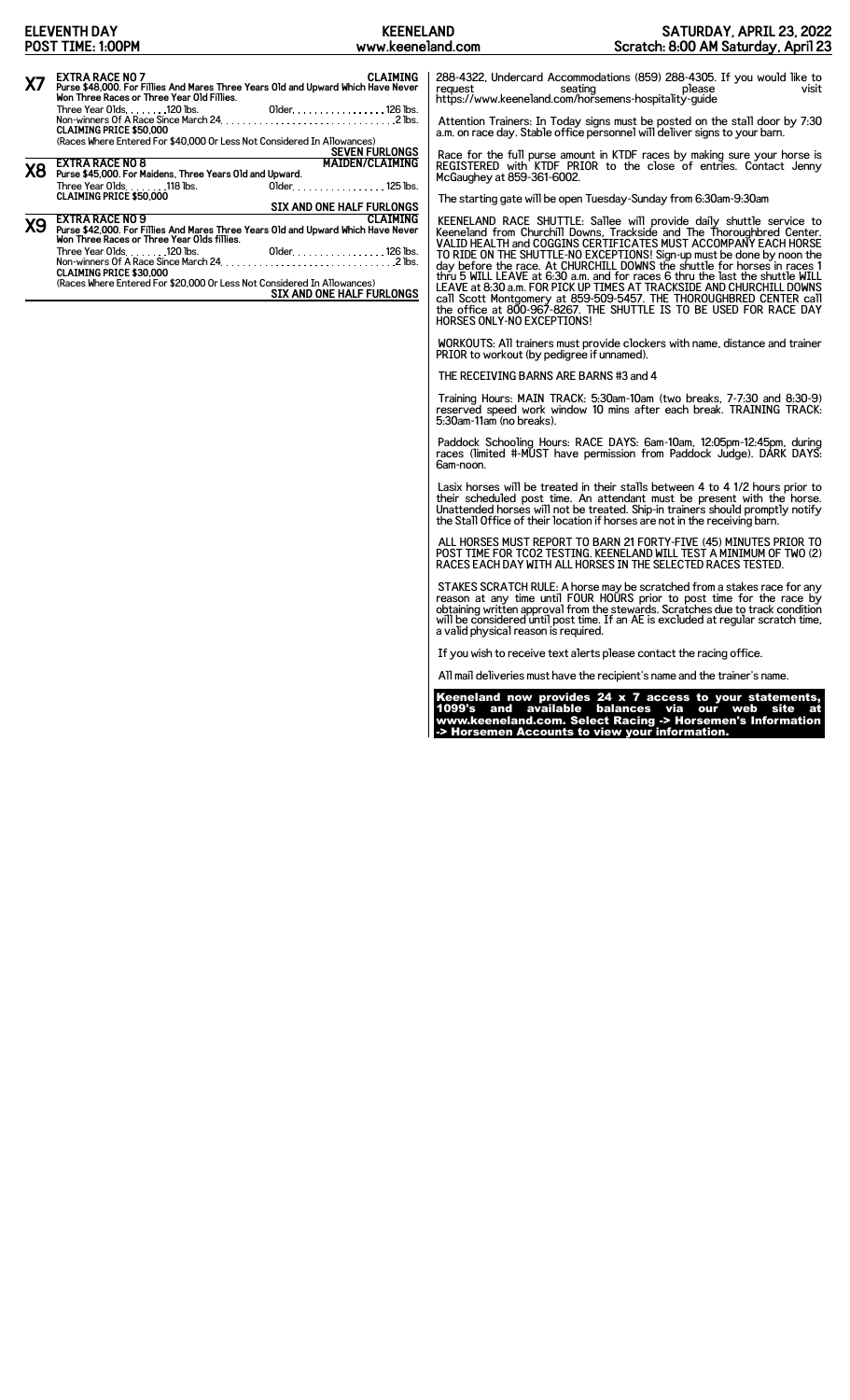## **KEENELAND - IN TODAY SHEET**

| Α                                              | R#                   | PP            |
|------------------------------------------------|----------------------|---------------|
| <b>AMERICAN MANDATE</b>                        | 1                    | 1/7           |
| <b>ANOTHER MYSTERY</b>                         | 9<br>$\overline{2}$  | 9/9           |
| <b>ATRAS</b>                                   |                      | 4/11          |
| B                                              | R#                   | PP            |
| <b>BABY BLUE EYES</b><br><b>BAMA BREEZE</b>    | 4<br>9               | 4/11<br>8/9   |
| <b>BAYOU WIND</b>                              | 4                    | 2/11          |
| <b>BEMMA'S BOY</b>                             | 9                    | 1/9           |
| <b>BENDETTIJOE</b><br><b>BRITAIN'S KITTEN</b>  | $\overline{c}$<br>10 | 6/11<br>7/11  |
| <b>B SUDD</b>                                  | 10                   | 9/11          |
| C                                              | R#                   | PP            |
| <b>CASA DE GOAT</b>                            | 6                    | 1/8           |
| <b>CATWINGS</b>                                | 6                    | 3/8           |
| <b>CHANNEL MAKER</b><br><b>CHARGE THE LINE</b> | 9<br>1               | 5/9<br>4/7    |
| <b>CLASSY MISS</b>                             | 4                    | 1/11          |
| <b>COFFEE WITH ALEX</b>                        | 3<br>5               | 3/8           |
| <b>COMMANDERS PALACE</b><br><b>CONDEMN</b>     | 10                   | 7/9<br>2/11   |
| <b>COPPER TOWN</b>                             | 1                    | 6/7           |
| <b>COWBOY DIPLOMACY</b>                        | 8                    | 1/8           |
| <b>CULLUM ROAD</b>                             | 9                    | 7/9           |
| D                                              | R#                   | PP            |
| DANZEL<br><b>DARK TIMBER</b>                   | 3<br>3               | 4/8<br>8/8    |
| <b>DESIGNER READY</b>                          | 5                    | 6/9           |
| DIXIE'S TWO STENTS                             | 3                    | 1/8           |
| <b>DOM GERVASIO</b><br>DYNAMIC ONE             | 2<br>8               | 11/11<br>4/8  |
|                                                |                      |               |
| E                                              | R#                   | PP            |
| EMERALD<br><b>ENSEMBLE (IRE)</b>               | 4<br>5               | 6/11<br>9/9   |
| F                                              | R#                   | PP            |
| <b>FAITH'S REWARD</b>                          | 6                    | 5/8           |
| <b>FLIPPANT</b>                                | 7                    | 7/12          |
| <b>FLOYD G</b>                                 | 2                    | 5/11          |
| <b>FOREVER HOME</b><br><b>FROSTED DIAMOND</b>  | 4<br>4               | 10/11<br>7/11 |
| G                                              | R#                   | PP            |
| <b>GAM'S MISSION</b>                           | 7                    | 5/12          |
| <b>GIANT NOVA</b>                              | 10                   | 6/11          |
| <b>GREAT ESCAPE</b>                            | 10                   | 1/11          |
| Н                                              | R#                   | <b>PP</b>     |
| <b>HATCH</b>                                   | 3                    | 7/8           |
| I                                              | R#                   | PP            |
| I HEAR YOU<br><b>INFINITE POTENTIAL (IRE)</b>  | 7<br>5               | 1/12<br>1/9   |
|                                                |                      |               |
| J                                              | R#                   | PP            |
| <b>JEWELOFAKID</b><br><b>JOY OF PAINTING</b>   | 4<br>5               | 11/11<br>8/9  |
| K                                              | R#                   | PP            |
| <b>KEEPER OF TIME (IRE)</b>                    | 7                    | 9/12          |
| L                                              | R#                   | PP            |
| <b>LANTERN'S CANDY</b>                         | 4                    | 3/11          |
| LASTTRAINTOBOSTON                              | 2                    | 3/11          |
| <b>LAWMAKER</b><br><b>LEGENDARY LORE</b>       | 2<br>10              | 8/11<br>11/11 |
| <b>LIBERTY STAR</b>                            | 3                    | 6/8           |
| <b>LOVELY PRINCESS</b>                         | 6                    | 6/8           |
| LUBNA (GB)                                     | 5                    | 2/9           |

| M                                       | R#      | PP                |
|-----------------------------------------|---------|-------------------|
| MARKET RUMOR                            | 7       | 8/12              |
| MIGHTY HEART<br>MISTY VEIL              | 8       | 2/8<br>7ито 12/12 |
| MOMENTOUS                               | 10      | 10/11             |
| <b>MUSIC STREET</b>                     | 6       | 8/8               |
| MUSTAZEED                               | 2       | 9/11              |
| N                                       | R#      | PP                |
| <b>NEVISIAN SUNRISE</b><br>NICENO       | 5<br>7  | 5/9<br>11/12      |
| 0                                       | R#      | PP                |
| <b>OAXACA</b><br><b>ONCOMING TRAIN</b>  | 4<br>3  | 9/11<br>5/8       |
| P                                       | R#      | PP                |
| <b>PHANTOM CURRENCY</b>                 | 9       | 4/9               |
| <b>PLEASE BE KIND</b><br><b>PROXY</b>   | 6<br>8  | 4/8<br>3/8        |
| R                                       | R#      | PP                |
| <b>RED LABEL</b>                        | 10      | 5/11              |
| RELENTLESS DANCER                       | 1       | 3/7               |
| RUM 'N TONIC<br><b>RUNAWAY MOM</b>      | 2<br>5  | 7/11<br>4/9       |
| S                                       | R#      | PP                |
| SALIT                                   | 4       | 5/11              |
| SARANYA                                 | 7       | 10/12             |
| SAY IT LOUD                             | 2       | 2/11              |
| SCALDING<br><b>SEASONS</b>              | 8<br>5  | 7/8<br>3/9        |
| <b>SILENT MOVIES</b>                    | 1       | 7/7               |
| SLIM SLOW SLIDER<br><b>SOLE VOLANTE</b> | 10      | 8/11<br>2/9       |
| <b>SPYCRAFT</b>                         | 9<br>1  | 5/7               |
| <b>SWEET BABY RAY</b>                   | 6       | 7/8               |
| <b>SWEET ENOUGH (GB)</b>                | 7       | 3/12              |
| T                                       | R#      | PP                |
| <b>TAKE CHARGE RO</b>                   | 7       | 6/12              |
| TARTUFO<br><b>TIBERIUS MERCURIUS</b>    | 8<br>9  | 6/8<br>6/9        |
| TITLE READY                             | 8       | 8/8               |
| TOFFEE<br><b>TOUGH TO TAME</b>          | 6<br>10 | 2/8<br>4/11       |
| <b>TREVISE</b>                          | 2       | 1/11              |
| <b>TWO EMMYS</b>                        | 9       | 3/9               |
| U                                       | R#      | PP                |
| <b>UNIKEE</b><br><b>UPTOWN HUSTLER</b>  | 10<br>2 | 3/11<br>10/11     |
| W                                       | R#      | PP                |
| WARRANT                                 | 8       | 5/8               |
| <b>WELLMAN</b><br>WHIMSICAL MUSE        | 3<br>7  | 2/8<br>4/12       |
| <b>WHY LEA</b>                          | 4       | 8/11              |
| Y                                       | R#      | PP                |
| YES HE CAN                              | 1       | 2/7               |
| Z                                       | R#      | PP                |
| ZAMZAM                                  | 7       | 2/12              |
| In Today for                            |         |                   |

SATURDAY, APRIL 23, 2022

93 In Body

1 Also Eligible

94 Total In Today

## **SATURDAY, APRIL 23, 2022**